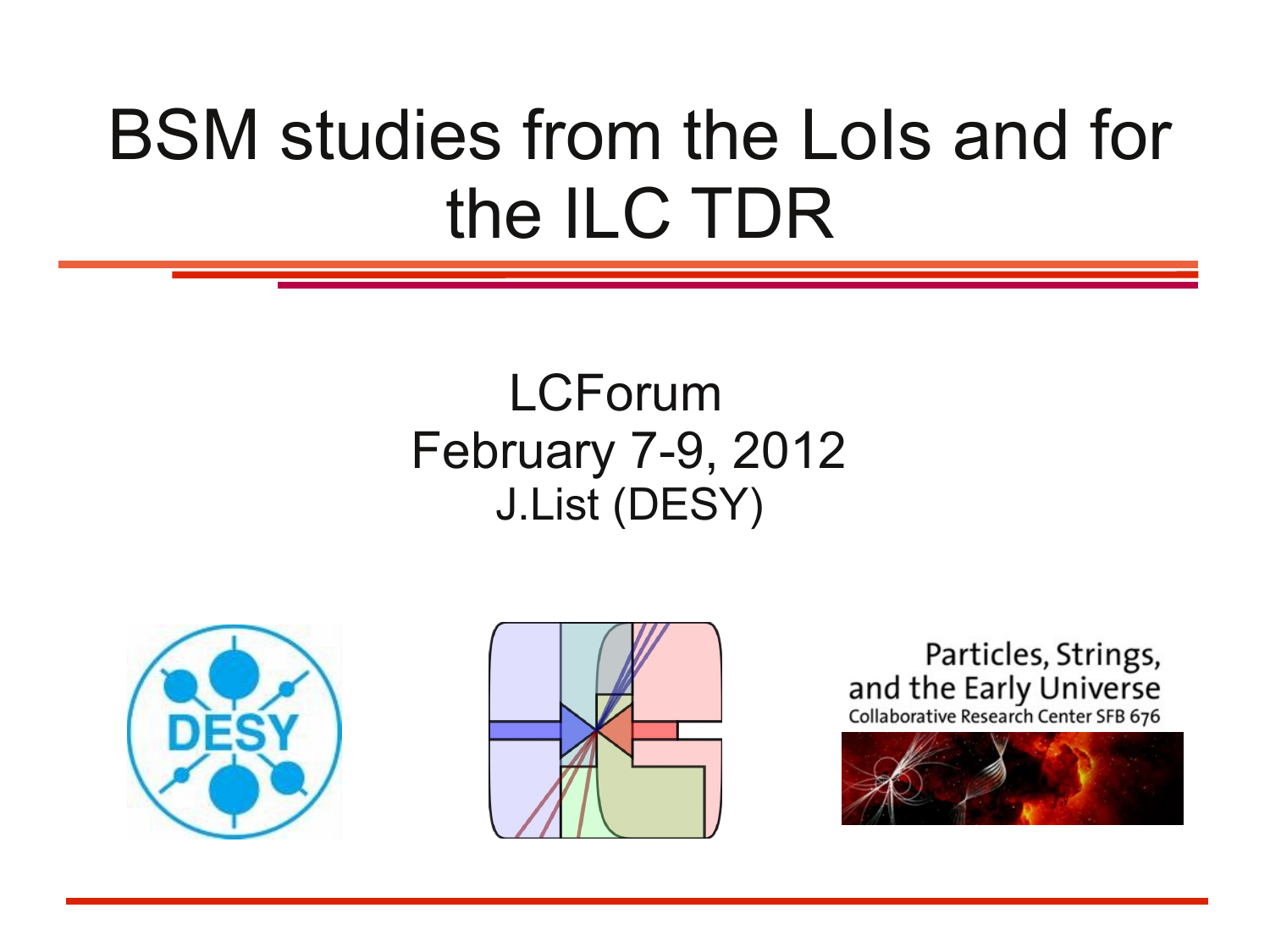# Today's Menue

- Introduction
- Beyond SM in the ILD & SiD Letters of Intent
	- benchmark: NUHM "Point 5"
	- additional studies
	- lessons from the LoI studies
- Conclusions & Outlook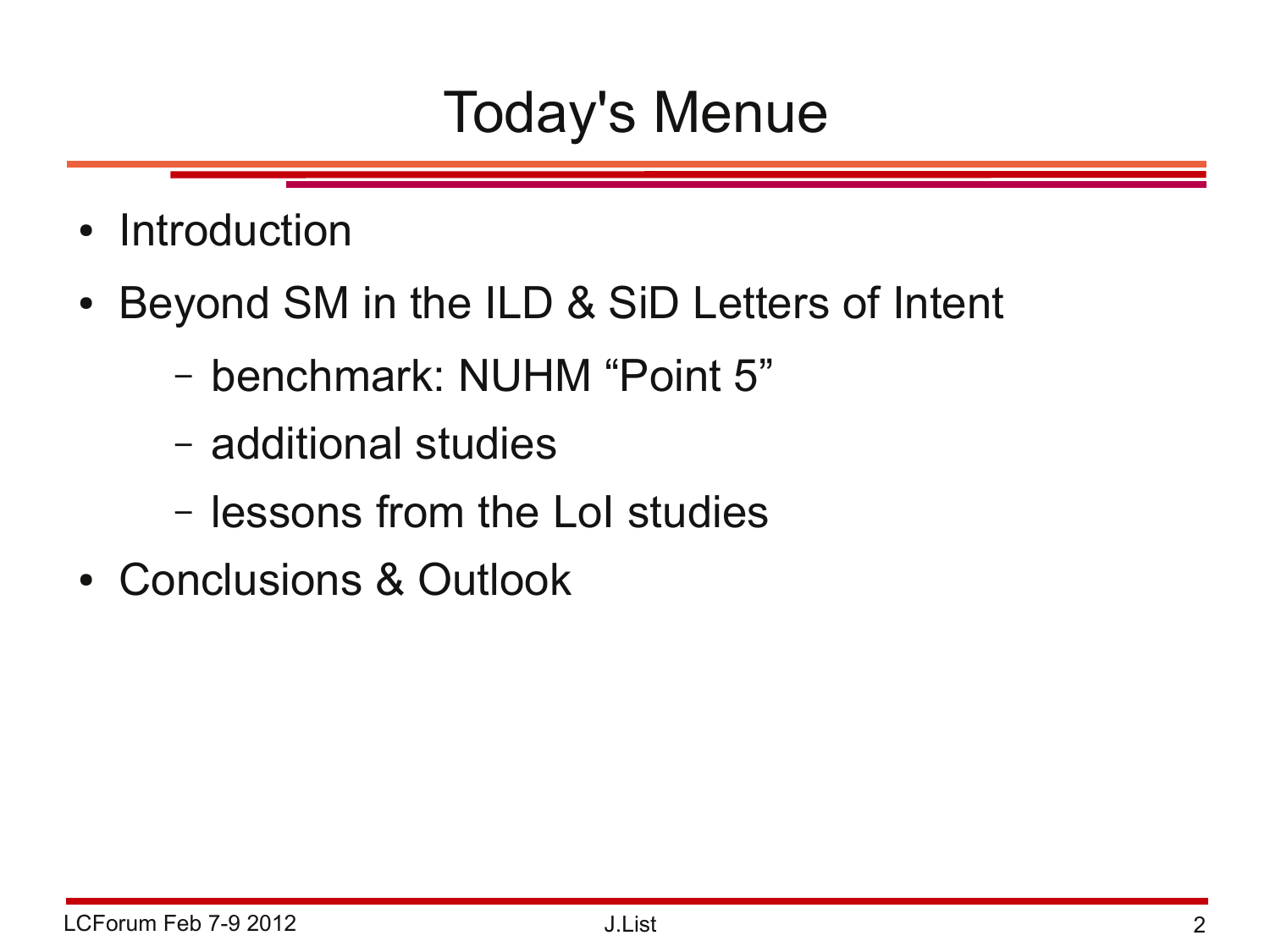# Introduction

- Letters of Intent (LoIs) for detector concepts at the ILC:
	- conceptual description of detectors, employed technologies and alternatives
	- performance studies (resolutions, efficiencies, robustness, ...)
	- benchmarks analyses: chosen to challenge the detector concepts with the experimentally most difficult final states



185.3

 $25.6$ 291.061 / 173  $10052.7 \pm 118.$  $174.206 \pm 0.059$ 4 65446 + 0 05528  $-208.198 \pm 3.26$  $1.74404 \pm 0.0302$ 

97843e-05 + 7 29270e-0

240 Mass. GeV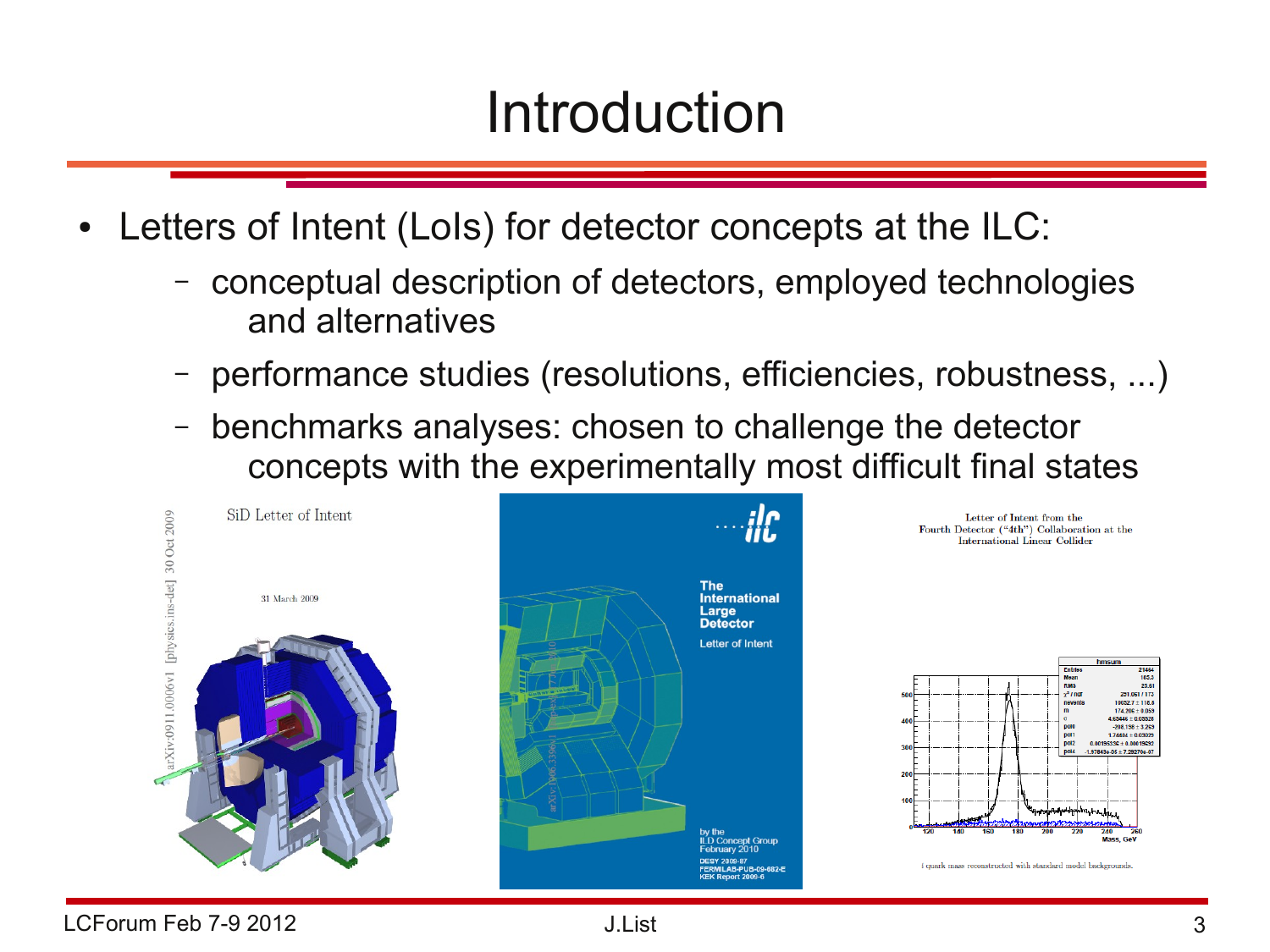# Introduction

- LoIs published in 2009
- reviewed by group of international experts (IDAG)
- ILD and SiD concepts were encouraged to continue their work towards a technical design (DBD), to accompany the ILC TDR due in 2012
- again, DBD will contain benchmarks to challenge detectors
	- => if performance of detailled simulation studies is similar to old fast simulation studies in the "difficult cases", this validates the TESLA, NLC, JLC studies "a posteriori"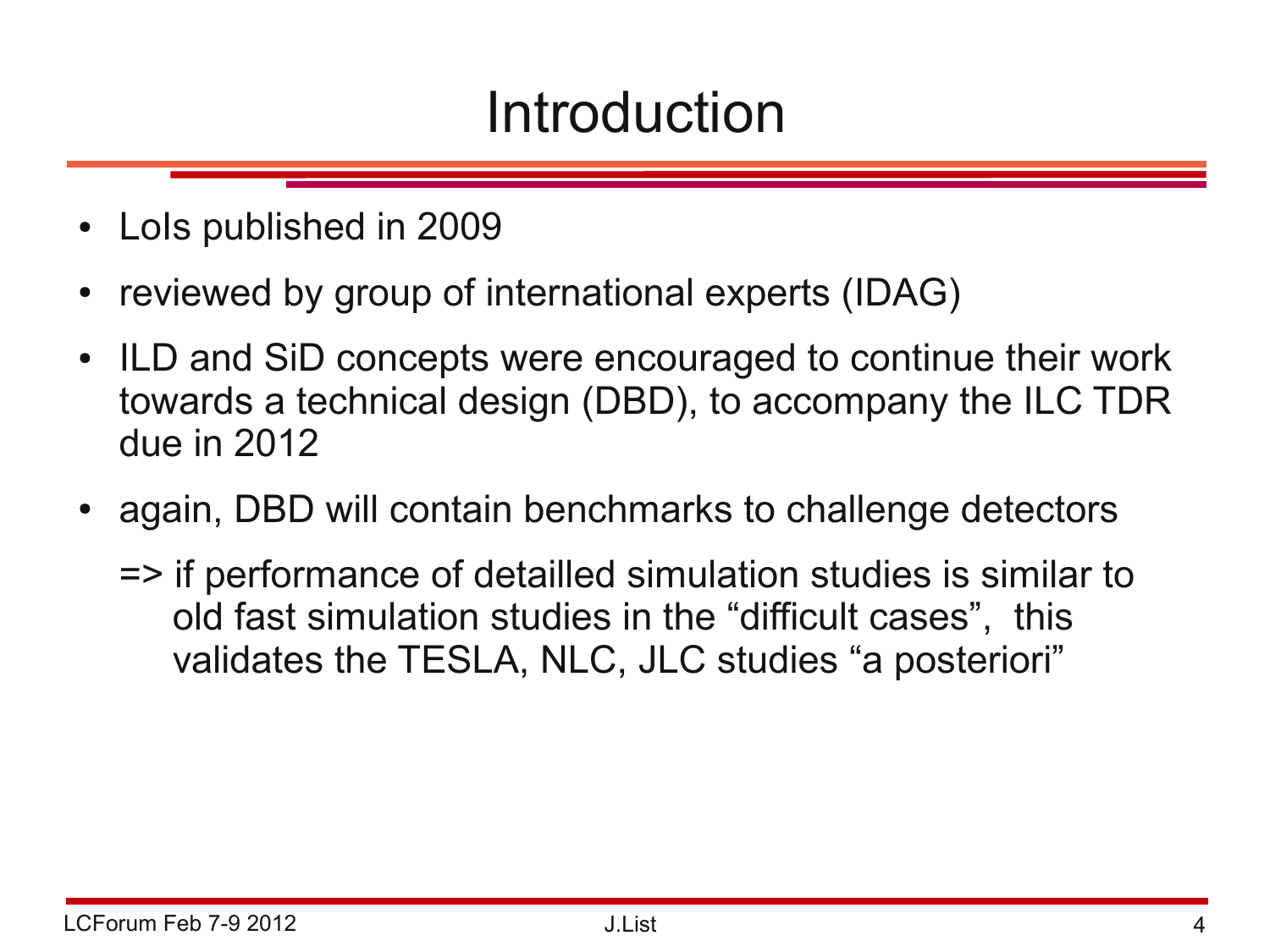# BSM in LoIs: Overview

- benchmarks:
	- NUHM "Point 5"
	- strong EWSB : WW / ZZ
- beyond benchmarks:
	- $\stackrel{\sim}{\mathsf{D}} \rightarrow$  b  $\chi^0$ <sub>1</sub>
	- non-pointing photons from  $x^0 \rightarrow v \widetilde{G}$
	- heavy gauge bosons in Little Higgs Models
	- $\stackrel{\sim}{}$  π with small mass difference to  $\hspace{0.1 cm}$   $\hspace{0.1 cm}$   $\hspace{0.1 cm}$  and  $\hspace{0.1 cm}$   $\hspace{0.1 cm}$   $\hspace{0.1 cm}$   $\hspace{0.1 cm}$   $\hspace{0.1 cm}$   $\hspace{0.1 cm}$   $\hspace{0.1 cm}$   $\hspace{0.1 cm}$   $\hspace{0.1 cm}$   $\hspace{0.1 cm}$   $\hspace{0.1 cm}$   $\hspace$ *→ M.Berggren, Wednesday 14:30*
	- radiative WIMP production *→ C.Bartels, Thursday 14:00*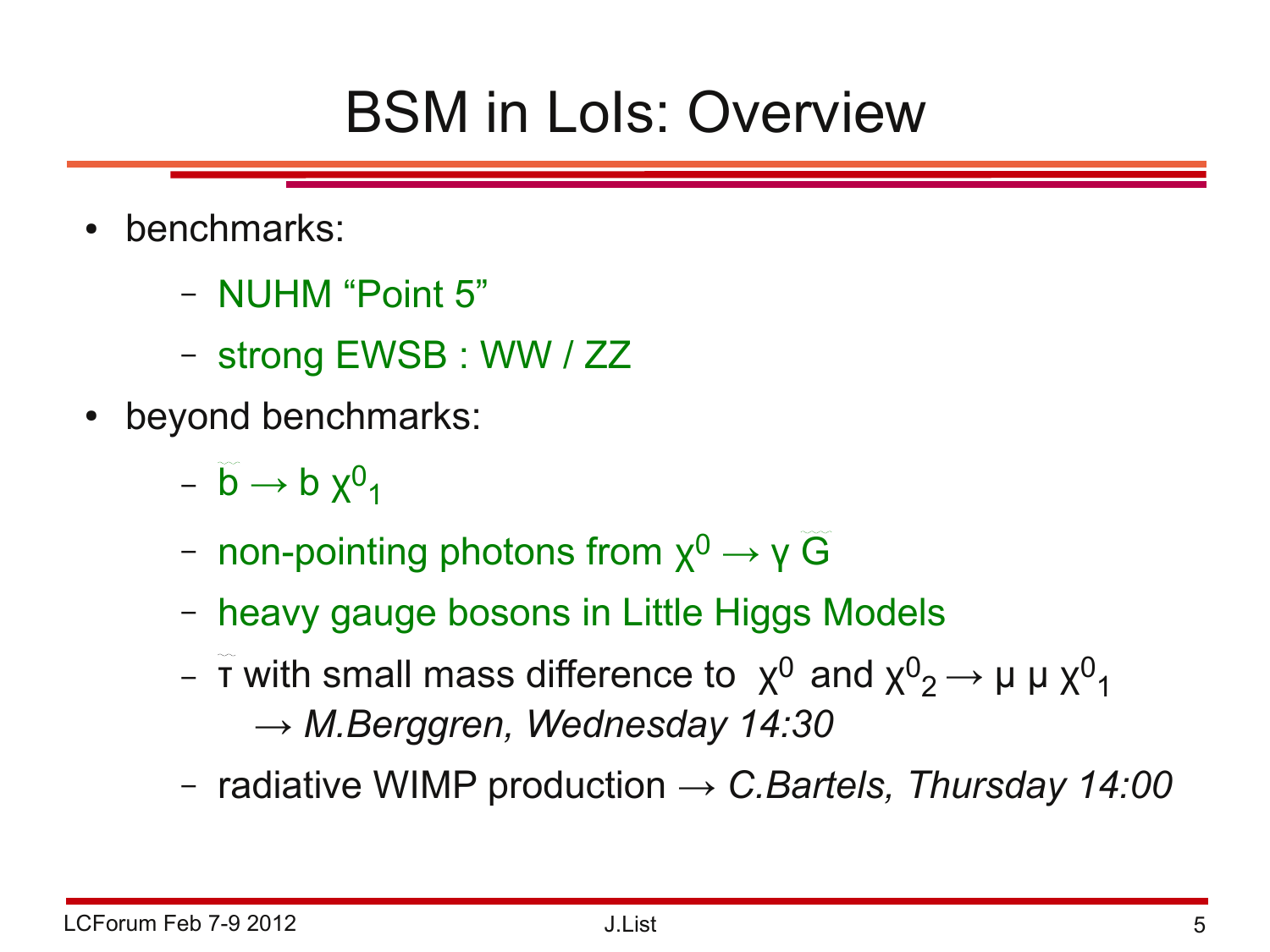- non-universal soft SUSY-breaking contributions to the Higgs masses
- M<sub>0</sub> = 206 GeV, M<sub>1/2</sub> = 293 GeV, tanβ = 10, A<sub>0</sub> = 0, μ = 375 GeV
- =>  $\tilde{\chi}^{\pm}_1$  and  $\tilde{\chi}^0_2$  mass degenerate (216.5 GeV), decay into  $W^{\pm} \tilde{\chi}_{1}^{0}$  and  $Z \tilde{\chi}_{1}^{0}$ , respectively (M<sub>LSP</sub> = 115.7 GeV)
- detector challenge: fully hadronic decay mode  $4j +$  missing 4-mom.
- due to the 2 escaping LSPs, impact kinematic fitting is limited => this tests jet energy reconstruction in particle flow calorimetry

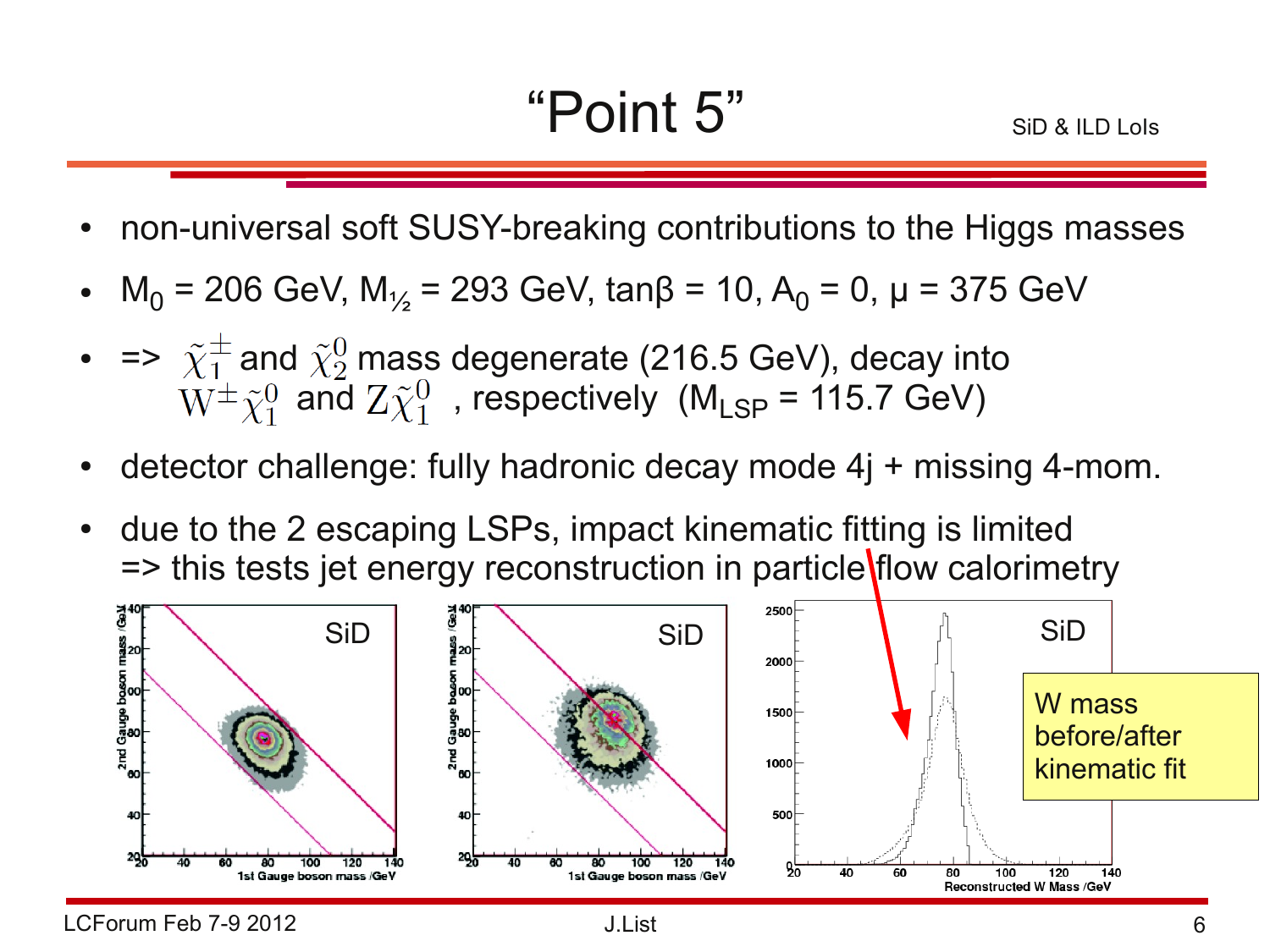# Point 5: Cross-sections

g<sup>2000</sup><br>こ<br>山<sub>1500</sub>

1000

500

80

100

- ...and now with backgrounds  $(SM + SUSY!)$
- separate  $\tilde{\chi}_{1}^{\pm}$  and  $\tilde{\chi}_{2}^{0}$  according to di-jet masses
- subtract background measure cross-section
	- event counting (SiD): δσ = 1% (  $\tilde{\chi}_{1}^{\pm}$ )/ 4% (  $\tilde{\chi}_{2}^{0}$ )
	- 1D di-jet mass fitting (ILD): δσ = 1% (  $\tilde{\chi}_{1}^{\pm}$ )/ 3% (  $\tilde{\chi}_{2}^{0}$ )
	- 2D di-jet mass template fitting (ILD): δσ = 0.6%  $(\tilde{\chi}_1^{\pm})$ / 2% (  $\tilde{\chi}_2^0$ )
- => analysis technique matters!
- don't forget ZZ  $\tilde{\chi}_1^0 \tilde{\chi}_1^0 \rightarrow$  qqll  $\tilde{\chi}_1^0 \tilde{\chi}_1^0$  : lower statistics, but
	- much less background (no chargino bkg!)
	- excellent mass/energy resolution from leptonic Z!

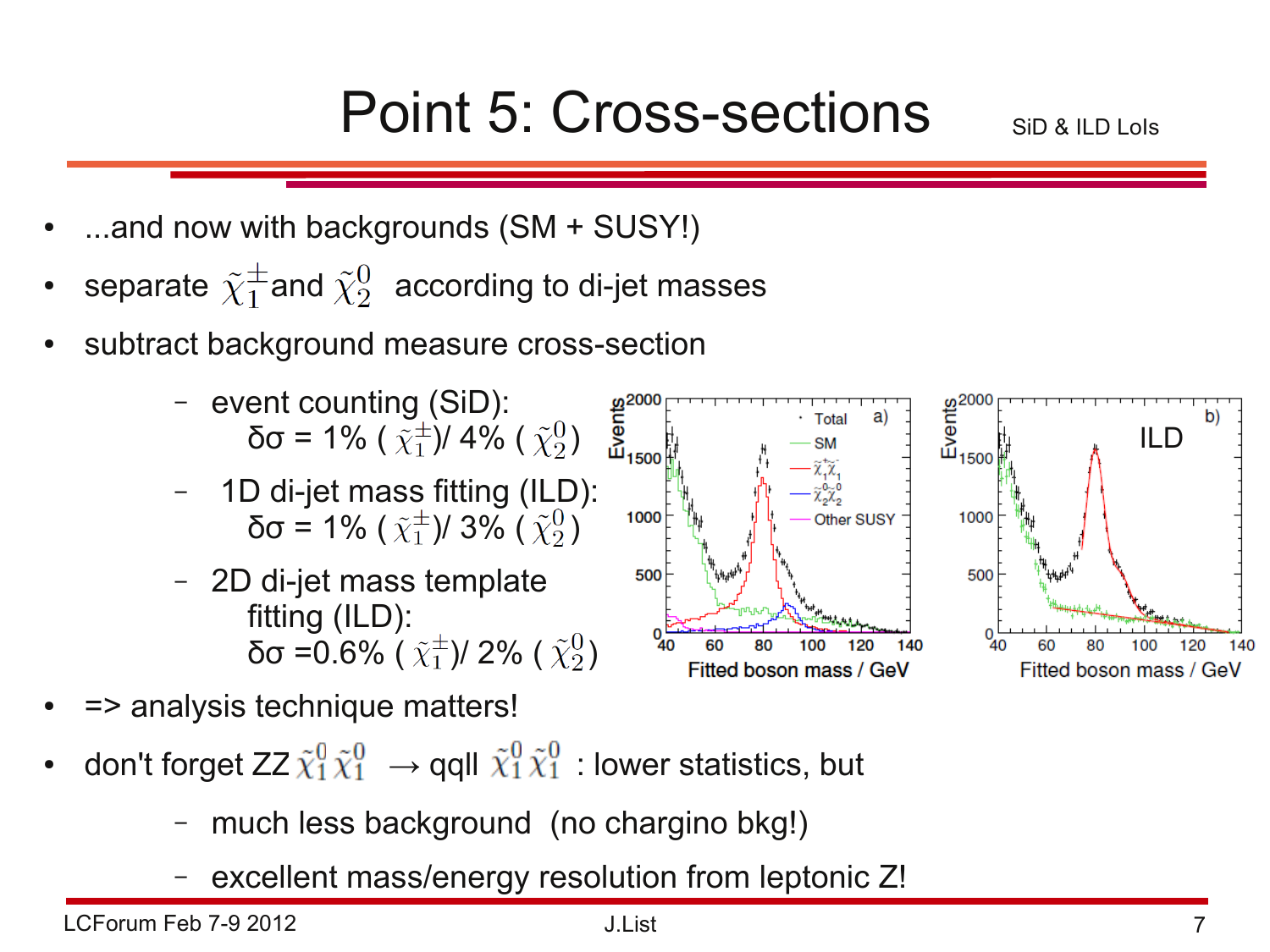### Point 5: Masses

- fitting the edges of the  $W/Z$  energy spectrum: => edge positions to 0.2....0.7 GeV
- using these to determine all three masses simultaneously (ILD): δM(  $\tilde{\chi}_{1}^{0}$  ) = 0.8 GeV δM( $\tilde{\chi}_{1}^{\pm}$ ) = 0.9 GeV δM( $\tilde{\chi}_2^0$ ) = 2.4 GeV
- correlations are substancial: if other 2 masses were known (SiD) δM(  $\tilde{\chi}_{1}^{0}$  ) = 0.2 GeV δM(  $\tilde{\chi}_1^{\pm}$  ) = 0.5 GeV δM( $\tilde{\chi}_2^0$ ) = 1.0 GeV
- kinematic fitting (constraining the vector boson masses) still helps: w/o kin. fit, mass resolution is worse by 0.5...1.1 GeV !

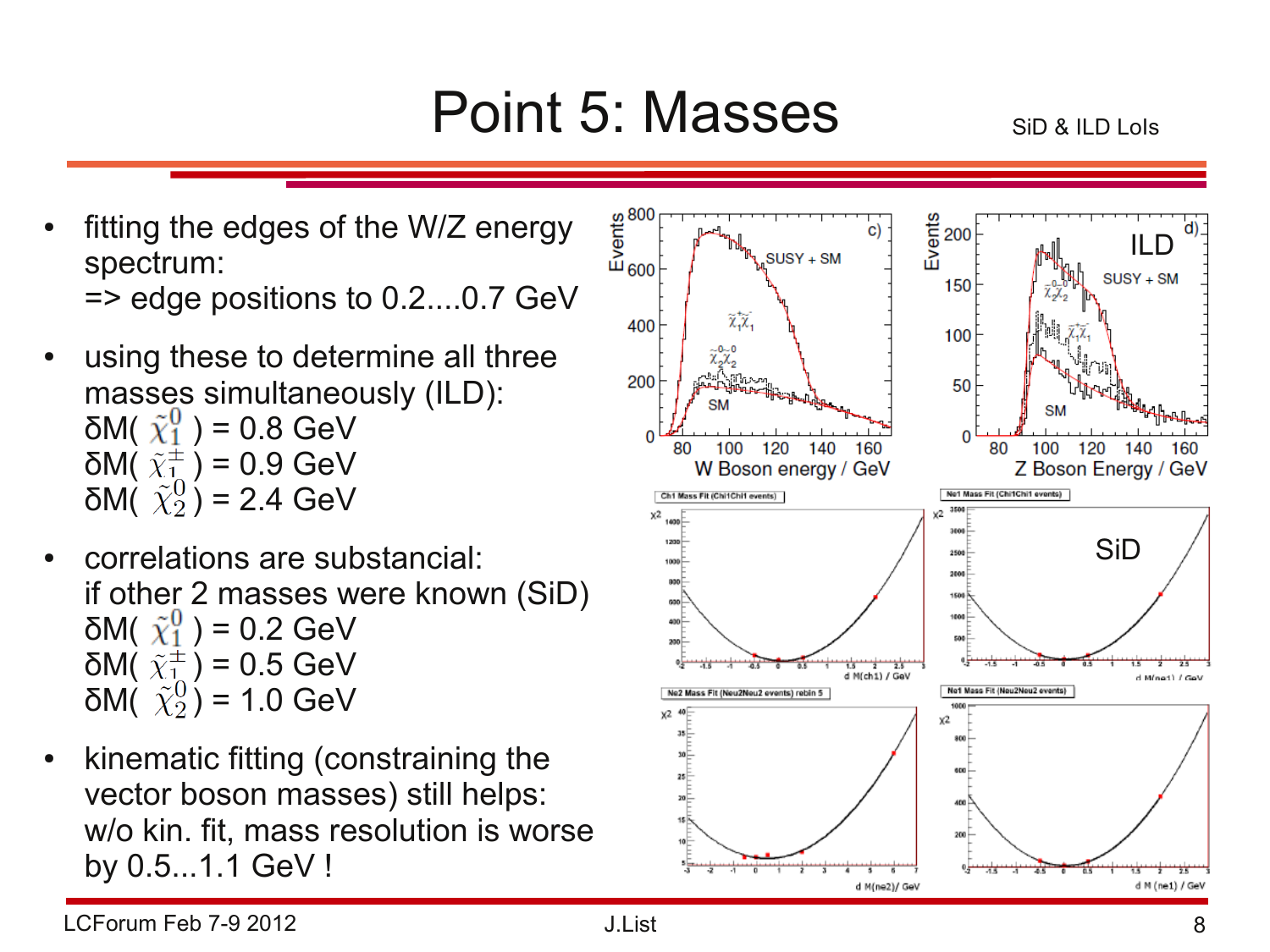# Strong EWSB

ILD LoI

- test  $W^+W^- \to W^+W^-$  and  $W^+W^- \to ZZ$  vertices by  $\mathrm{e^+e^-} \,\to\, \nu_e \overline{\nu}_e \mathrm{q\overline{q} q\overline{q}}\,$  at 1 TeV (1ab<sup>-1</sup>, P=(0.3,-0.8))
- di-jet mass reconstruction:



Quartic gauge couplings (SM=0) can be limited to:

 $-1.38 < \alpha_4 < +1.10$   $-0.92 < \alpha_5 < +0.77$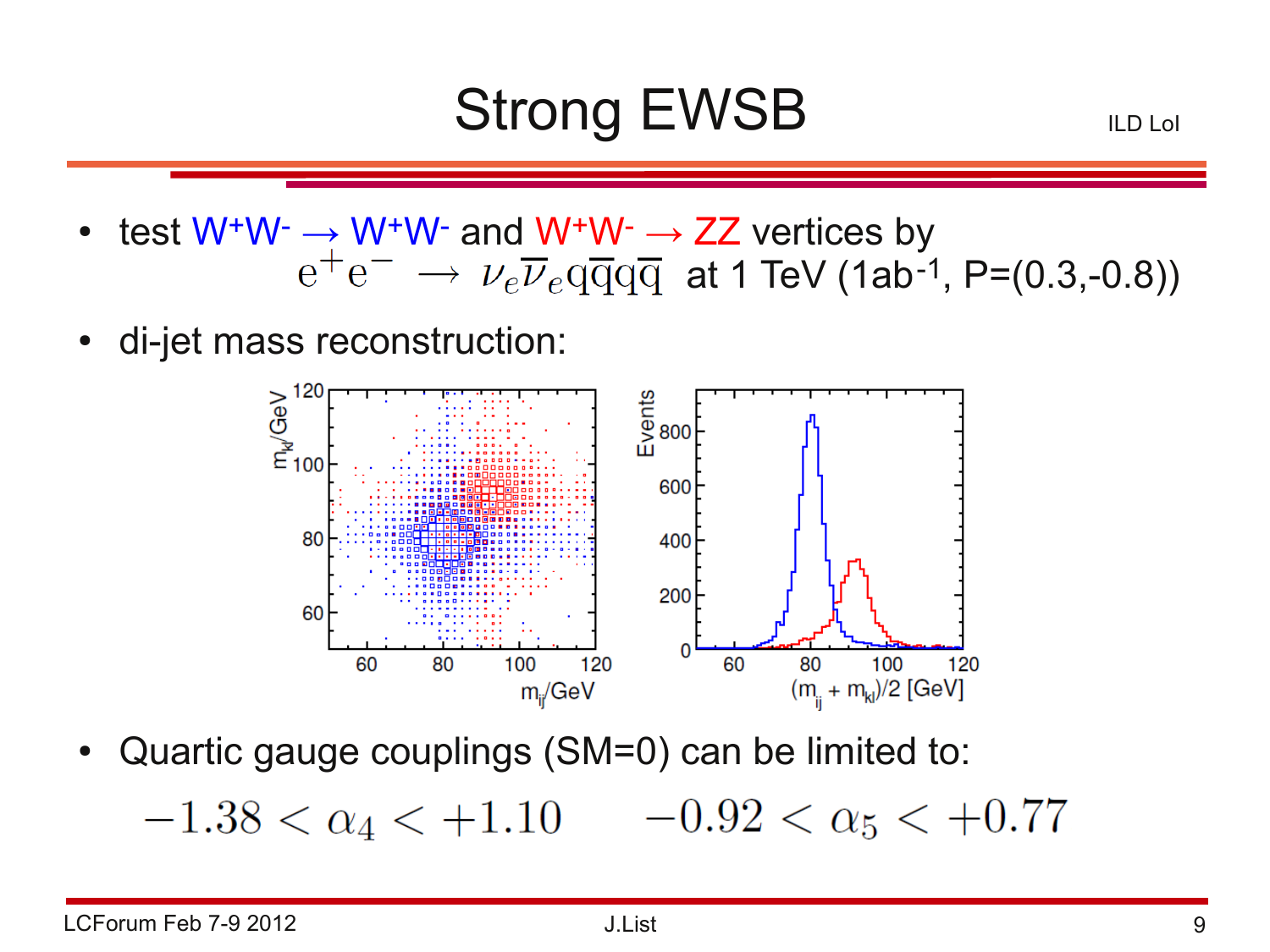$\ddot{\mathsf{b}} \rightarrow \mathsf{b} \times^0 \mathsf{d}$ 

- $\bullet$   $\tilde{b}$  is NLSP with small mass difference
- b mass determines cross-section
- mass splitting determines jet energy  $\rightarrow$  test b-tagging with low jet energies!





SiD LoI

- further needs excellent coverage of forward region to veto γγ-events
- with  $500$ fb<sup>-1</sup> at  $500$  GeV: between10 and 2σ (at kinematic edge)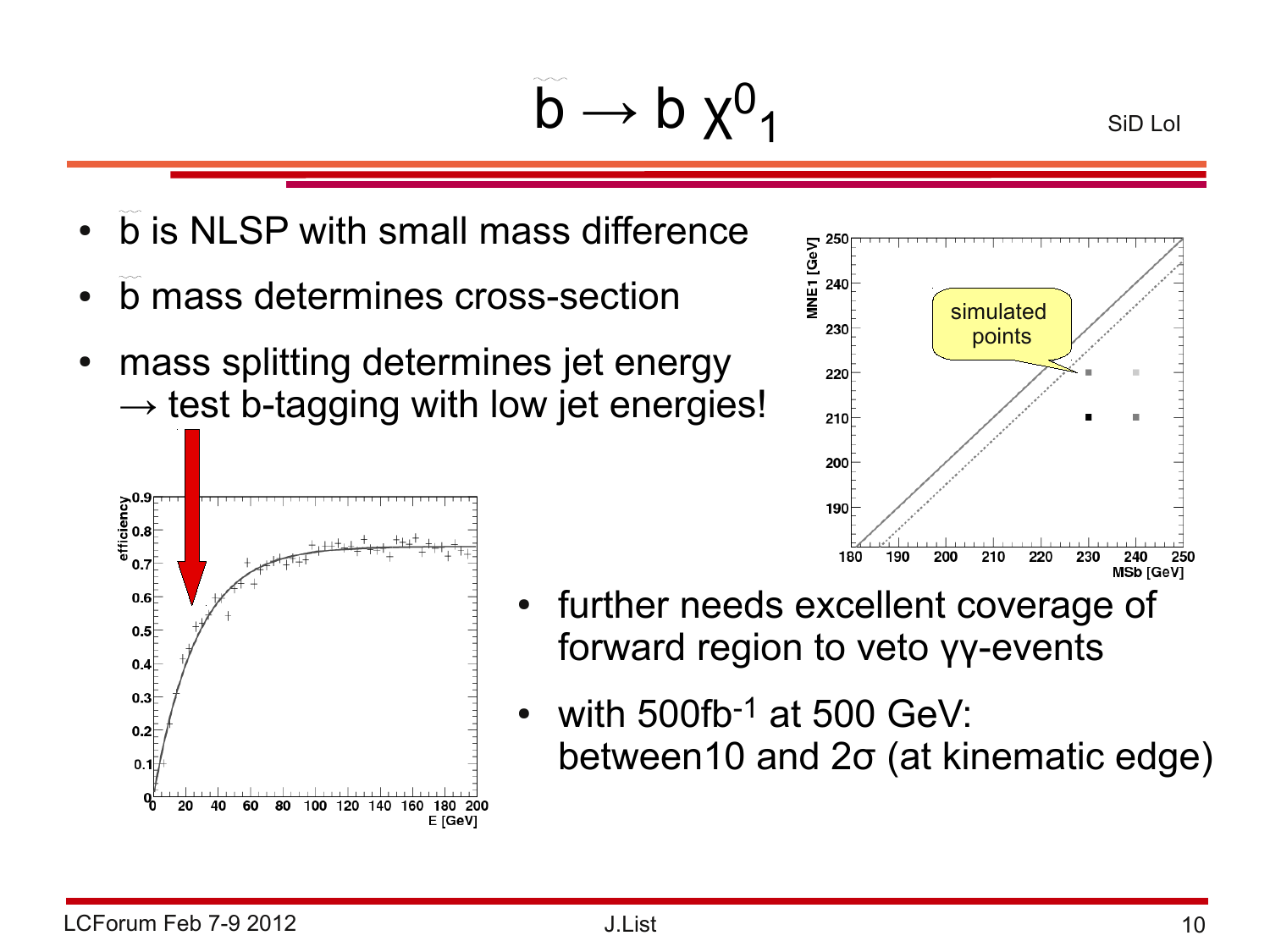# GMSB: Non-pointing photons N. Wattimena, desy-thesis-10-006

•  $\chi^0 \to \gamma \widetilde{G}$ : reconstruct lifetime from photon direction  $\to$  *cluster shape!* 

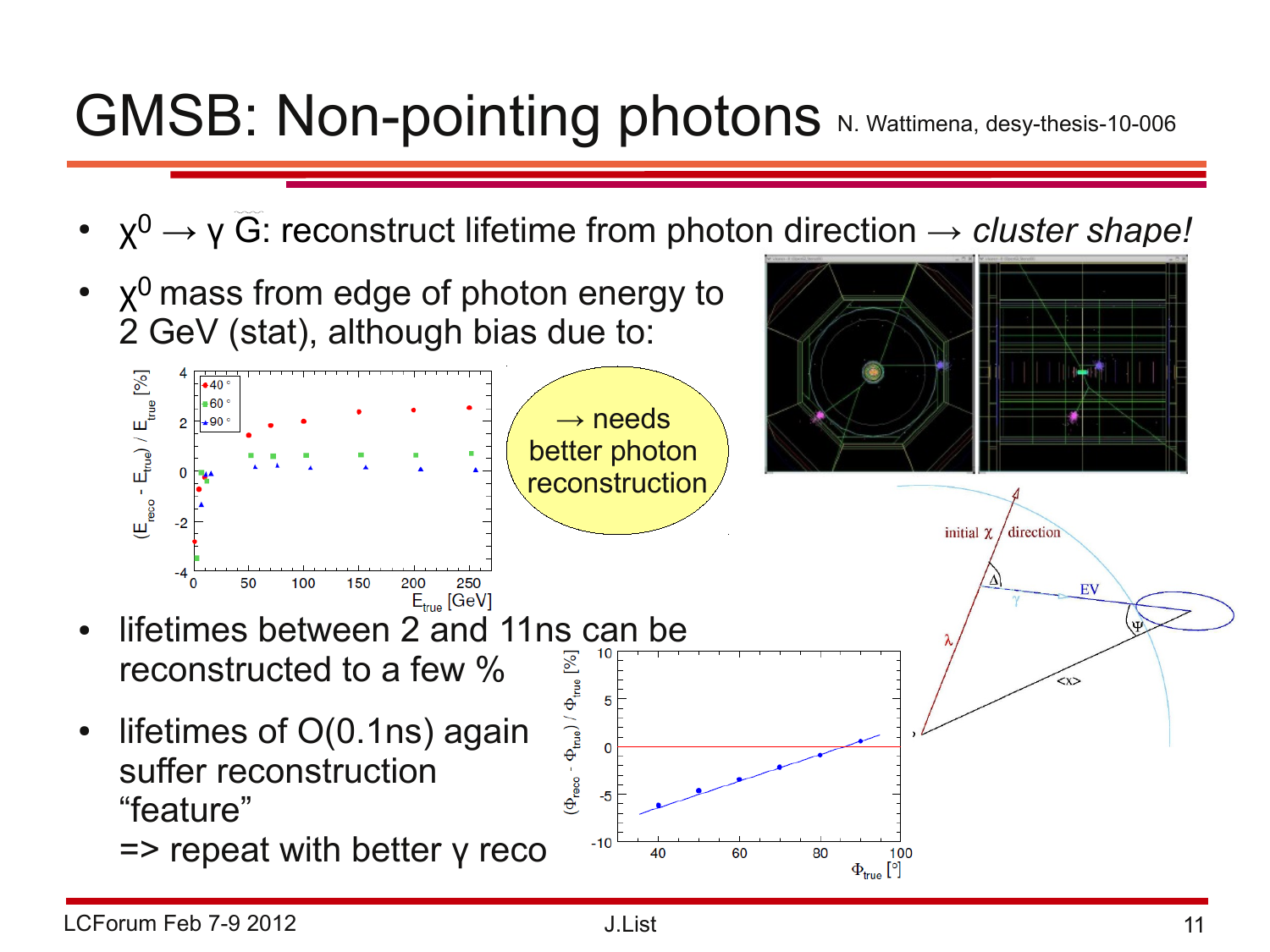# Little Higgs with T-Parity M.Asano, K.Fujii,E.Kato et al, LCWS11

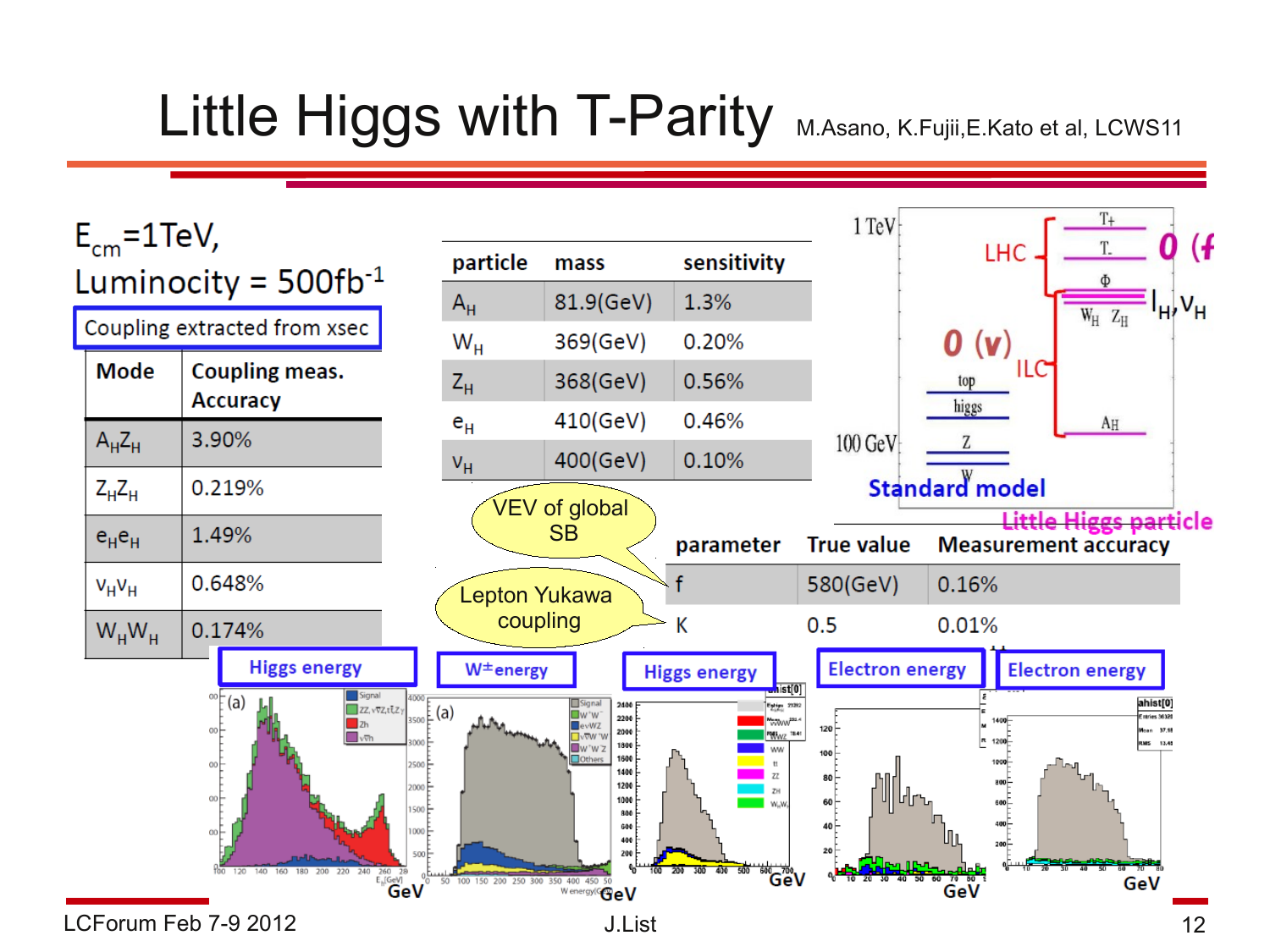# Conclusions of LoI studies

• in nearly all studied cases, the physics performance from full simulation is very similar to older results obtained by fast simulation

*=> this validates a posteriori the assumptions made on the detector capabilities!*

- between ILD and SiD, most differences in physics performance were tracked down to the reconstruction algorithms and the analyses *=> if you keep it too simple, you get a too pessimistic answer*
- systematic uncertainties: accelerator properties often play a role (beam energy spectrum, polarisation uncertainty...) *=> watch not only the detector, but mind also the machine!*
- *decay channels chosen to be experimentally difficult: often only looked at fully hadronic cases, (semi-) leptonic ignored!*